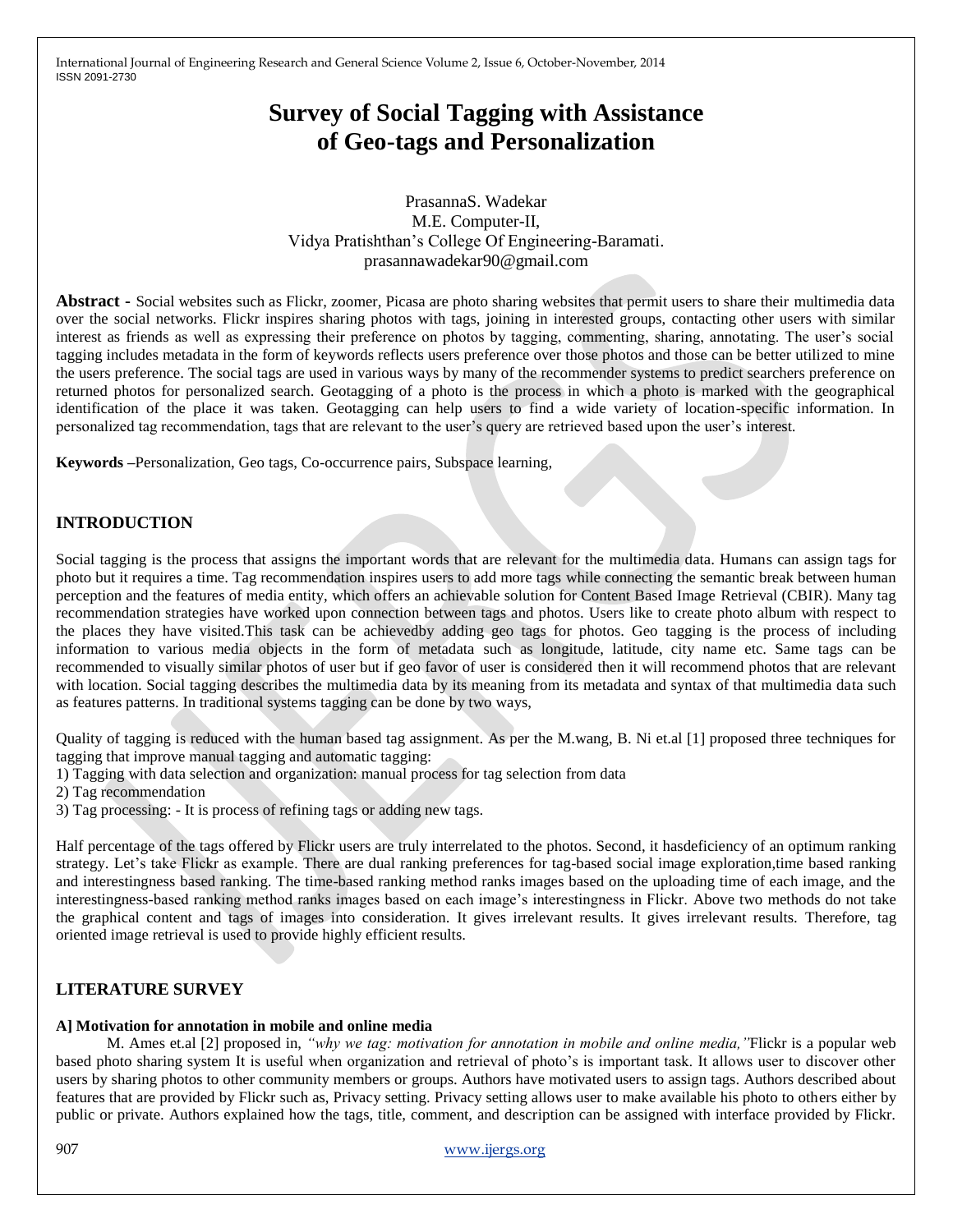Authors also explained tag-specific retrieval mechanism. Authors have discussed motivations to tag with respect to function and sociality. Table describes motivations for tagging.

 Zone tag is camera phone application. It is used to upload photos taken by phone. It can capture, annotate, store and share photos from phone. Tags are suggested based on contexts that are pre-fetched from Zone Tag server. It has feature to provide photo with privacy setting i.e. public or private access. It considers location, time and context while suggesting tags.

Disadvantages: -

- 1) Organize their memory geographically by reporting photos with tags related to places where those photos were taken.
- 2) Suggesting non obvious tags that may be confusing to users.
- 3) Users are inclined to attach a tag even if it is irrelevant.
- 4) User preference is not considered.

## **B] Tag Recommendation by Concept Matching**

 A. Sun et.al [3] proposed in, *"Social Image Tag Recommendation by Concept Matching,"*Tag recommendation is three step process: -

- 1) Tag relationship graph construction.
- 2) Concept detection.
- 3) Actual Tag recommendation.

1) Tag relationship graph construction: -

- First, it selects a set of candidate tags.
- Tag relationship graph is constructed from tag co-occurrence pair.
- Tag co-occurrence pair of tags denotes the numbers of images annotated by that tags.
- Central node is required to create TRG graph.
- Most transpiring tags with central node are included in first iteration of tags tocentral node. Choose those tags that are related with as a minimum of two first iteration tags and areincluded them in the TRG as second iteration tags of central node.

#### 2) Concept detection: -

- Removal central node is key step to detect concept.
- If central node is removed then relation between central node and first iteration hop should be remained as it is.
- It is detected by graph cut problem..

3) Actual Tag recommendation: -

- Compute the recommendation score of each candidate tag with respect to the user-given tags of an image.
- Sorts the candidate tags in descending order of their scores.
- Suggests most occurring tags to the Flickr user.
- Calculating score with Tc and inclusion of cosine similarity leads to matching of tags.

#### Advantages: -

- 1) It enables customized matching score computation.
- 2) It boosts scalability and efficiency of tag recommendation process.

#### Disadvantages: -

1) Geo specific information is not considered here.

## **C]Tagrecommendation based on collective knowledge.**

B. Sigurbjörnsson et.al [4] proposed in, *"Flickr tag recommendation based on collective knowledge,"* Specified a photo using user defined tags. Ordered list of m-candidate tags established on tag co-occurrence is derived. List of candidate tags are served asinput for tag aggregation as well as ranking. It Produce ranked list of n-recommended tags. It is two-step process: -

- 1) Tag co-occurrence.
- 2) Tag aggregation and promotion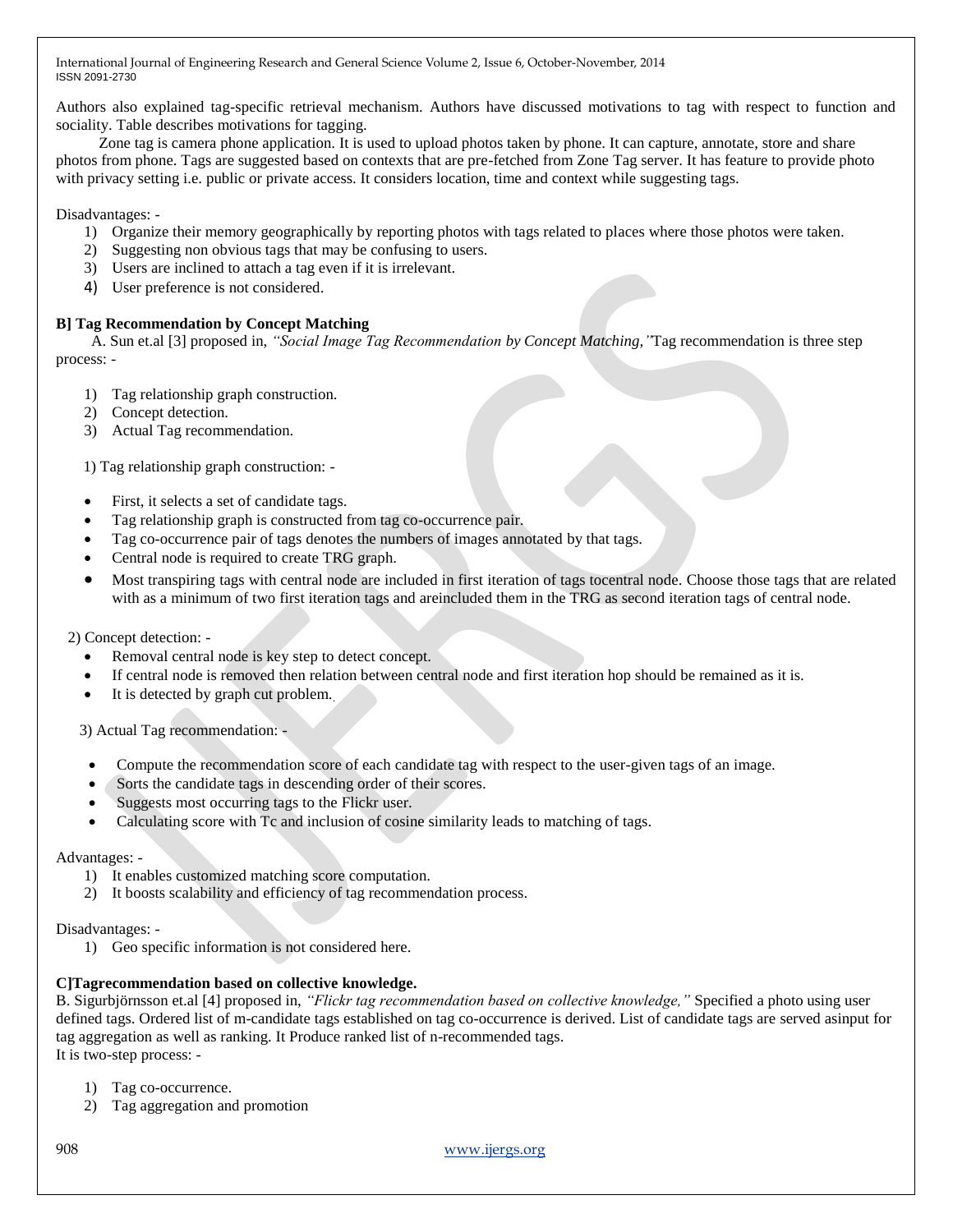1)Tag co-occurrence: -

- Collective knowledge is generated from user provided tags.
- Two methods are used to calculate co-occurrence between two tags. Symmetric measure And asymmetric measure

2) Tag aggregation and promotion: -

- In tag aggregation lists are merged into unified ranking.
- It has Two methods, 1) Voting. 2) Summing.
- *Vote*: A list of suggested tags is acquired by sorting contender tags on votes.
- *Sum*: It takes combination of all tag list and adds over co-occurrence values of tags.

#### Advantages: -

- 1) It can handle evolution of vocabulary.
- 2) It can recommend locations, objects and things.

#### Disadvantages: -

- 1) User-provided tags are usually limited, one reason is that it is difficult and often requires high mental focus to figure out a lot of words to describe image or video content in a short moment.
- 2) It ignores user preferences or not personalized.
- 3) No evaluation setup for studying user.
- 4) Being less interactive, performance calculation is not accurate.
- 5) It requires crucial tuning parameters.
- 6) System is expensive.

## **D] Georeferenced tag recommendation.**

A. Silva and B. Martins [5] proposed in,*"Tag recommendation for georeferenced photos,"*Georeferenced tag recommendation annotates geo referenced photos with descriptive tags. It discovers redundancyover huge number of annotations accessible at online sources with other geo referenced photos. Previous methods have used heuristic approaches for integrating geospatial contextual information but in this method supervised learning is used to rankmethods for combining different estimators of tag relevance. Various estimators are used such as, adjacent images, different users, number of visits on website made by different users for particular photo, geospatial distance of image and users. Ranking techniques such as RankBoost, AdaRank, Coordinate, CombSUM, CombMNZ

Disadvantages: -

- 1) It does not consider concept of image to improve to visual search.
- 2) It ignores user preferences.

## **E] Personalized tag recommendation.**

N.garg and I.Weber et al [6] proposed in, *"Personalized interactive tag recommendation for Flickr,"* a personalized tag recommendation idea that discovers the tagging history by profile of users. System suggests tags dynamically based on Users previous tagging history. User may select from suggested list or simply ignore to tag a photo. It is personalized approach in that learns behavior. E.g. User may tag apple as fruit or apple as electronic device such as laptop, phone, and tab etc. It uses various algorithms such as Naïve Bayes local, Tf-Idf global, and The Better of two worlds.

Advantages: -

- 1) It is hygienicmethodology that leads to conservative performance.
- 2) It shows use of old classification algorithms that can be appropriate to this problem,
- 3) It has initiated a new price measure, which grabs the effort of the whole tagging process,
- 4) It clearly identifies, when purely local schemes can or cannot be improved by global scheme.
- 5) It is less computationally complex than collective knowledge.
- 6) It recommends tags dynamically.

Disadvantages: -

909 www.ijergs.org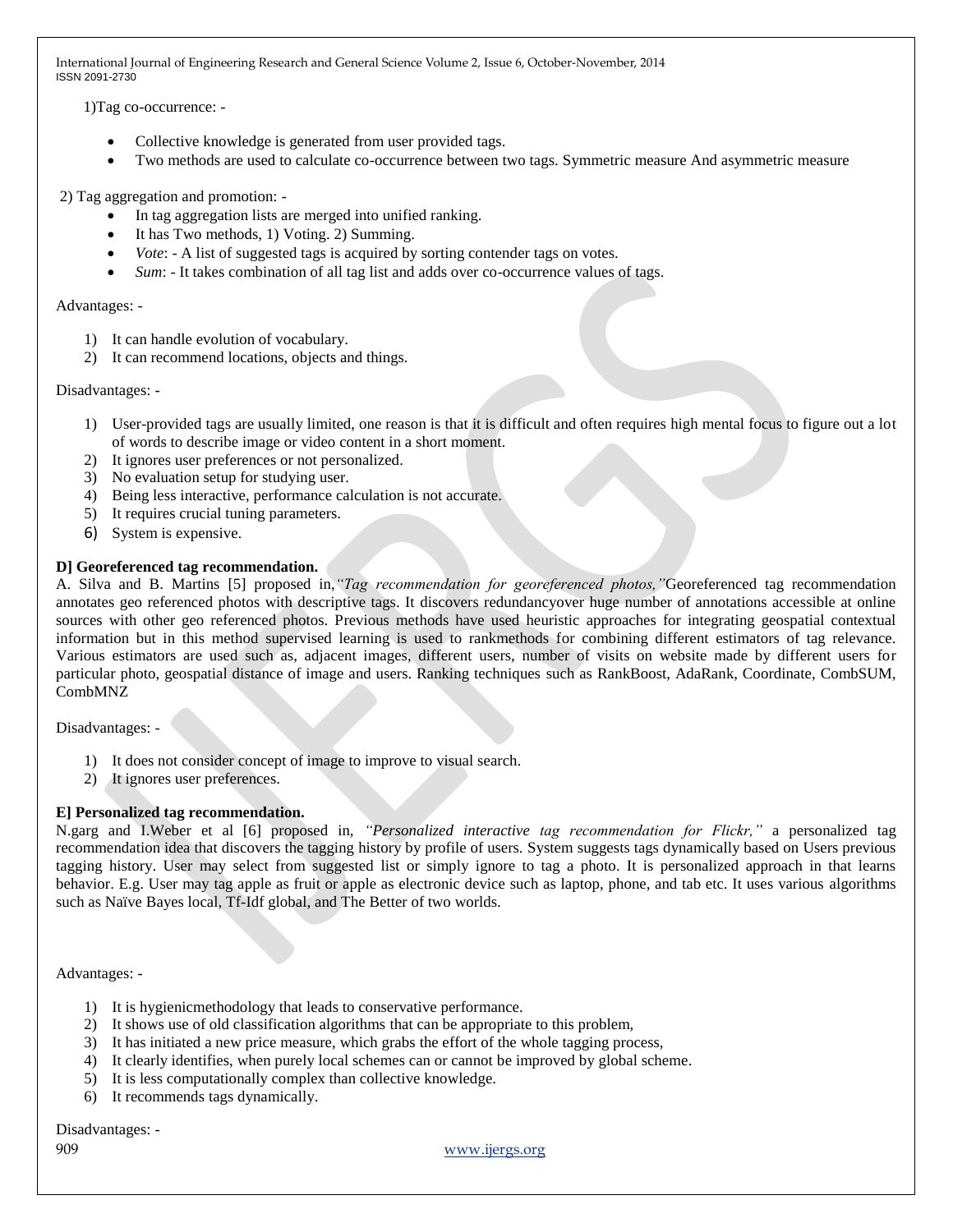- 1) It concentrates only on tags of user and not on metadata contextual information and contents.
- 2) It does not consider geo specific information.
- 3) It uses group of images, so it does not use classifier.

#### F] **Tensor factorization and tag clustering for item recommendation**

 D. Rafailidis et al [7] proposed in,*"The TFC model: Tensor factorization andtag clustering for item recommendation in social tagging systems*," a method that can handle very sparse data. It can utilizeLow order polynomials with help of  $\lt$ user, image, tag, weights>.

Steps of this approach:

- 1) Tag propagation by exploiting content. It uses relevance feedback mechanism to work on tag propagation between similar items.
- 2) Tag clustering is performed to find topics on social network and interest of users. It has three types: Tripartite, Adapted Kmeans, and Innovative *Tf-Idf*
- 3) TF based HOSVD: In this cubic complexity of HOSVD is minimized by number of tags to tag clusters. By using this step latent association between user, tag, topics and images are revealed. It requires tensor modeling to dataset and HOSVD to produce reconstructed tensor.

Steps: -

- Initial construction of 3 order tensor.
- Matrix unfolding of tensor A to create three new matrices
- Apply SVD on each unfold matrix.
- Construction of core tensor S.
- Reconstruction of tensor.
- Generation of Item recommendation.

#### Advantages: -

- 1) It handles Learning tag relevance problem, cold start problem, Sparsity problem.
- 2) It is collaborative-based approach that improves accuracy.
- 3) It uses relevance feedback mechanism.

Disadvantages: -

- 1) It ignores geo-specific information.
- 2) It requires high space and time complexity.

## **G] Subspace learning with Matrix factorization**

J. liu et al [8] proposed in in, *"Personalized Geo-Specific Tag Recommendation for Photos on Social Websites,"* It generates subspace that creates latent space that is output of visual space and textual space. It recommends tags based on this embedded space and it uses content based image retrieval techniques to find and retrieve similar types of images. Those Images are recommended to user. Tag recommendation uses similarity of visual and textual similarities. It recommends tags and photos to users based on his interest, profile history, image features and geo specific interest.

## **COMPARISON OF ALL METHODS: -**

| <b>Authors</b> | Title                         | Work and its type |             |                   |                   |  |
|----------------|-------------------------------|-------------------|-------------|-------------------|-------------------|--|
|                |                               | <b>Contents</b>   | <b>Tags</b> | <b>User</b>       | Geo               |  |
|                |                               |                   |             | <b>Preference</b> | <b>Preference</b> |  |
| Morgan Ames    | Motivation for annotation in  | Yes               | Yes         | No                | Yes               |  |
| et.al $[1]$    | mobile and online media.      |                   |             |                   |                   |  |
| Aixin Sun      | Tag Recommendation by Concept | Yes               | Yes         | No                | N <sub>o</sub>    |  |
| et.al $[2]$    | <b>Matching</b>               |                   |             |                   |                   |  |